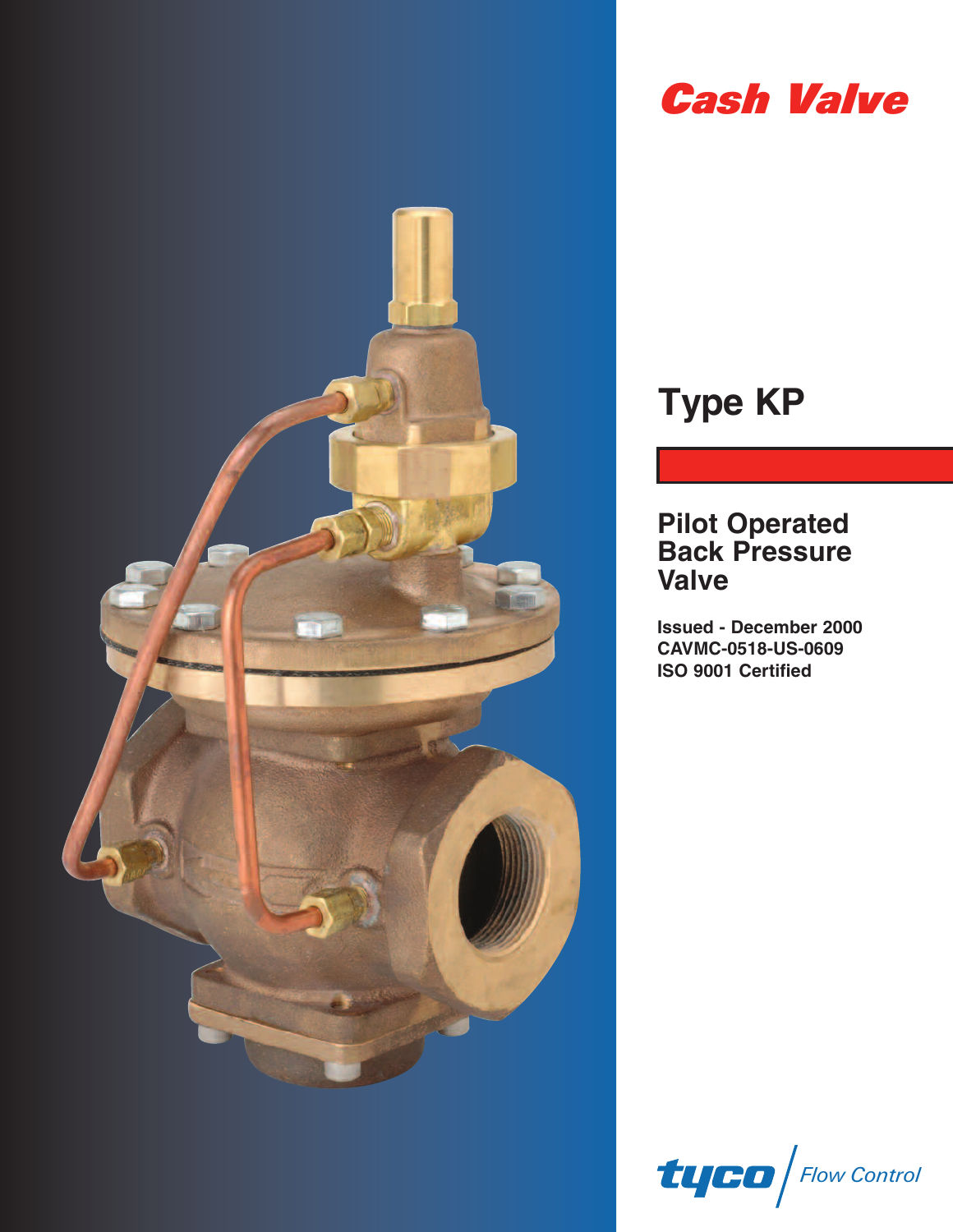# **KP** High Capacity Pilot Operated Back Pressure Valve

The Cash Valve Type KP is a pilot operated back pressure valve that offers high capacity and extremely accurate control (see typical flow curve on page 5.) The Type KP automatically maintains the desired maximum pressure in a vessel or system by relieving pressure in excess

of the valve setting into a lower pressure return line or to atmosphere. Type KP valves are not emergency relief devices but are continuous operating valves for water or air systems that offer dependable protection against over pressure conditions.



Initially, both the main valve plug (A) and the pilot valve seat disc (B) are in a closed position. Both will remain closed until the inlet pressure approaches the pressure setting of the valve.

When pressure is introduced at the inlet of the main valve it is also directed through the copper tube (C) to the pilot valve diaphragm chamber (D). The pressure required to open the pilot valve seat disc (B) is determined by the pressure setting of the pilot spring (E). When the inlet pressure in the diaphragm chamber (D) is greater than the pressure setting, the seat disc (B) opens. Pressure then passes from the pilot valve diaphragm chamber (D) through the seat ring and into the main valve diaphragm chamber (F). Pressure also passes through the seat disc orifice (K) into the pilot valve spring chamber (G), where it is vented downstream through the pilot valve orifice (H) and the copper tube (I), (or to atmosphere in air service where normally no tube is required). When

pressure in the main valve diaphragm chamber (F) exceeds the upward force of the main valve piston spring (J), the main valve plug (A) opens and allows flow through the valve.

When the inlet pressure drops below the pressure setting of the valve, the pilot spring (E) forces the seat disc (B) to close. Pressure in the main valve diaphragm chamber (F) now bleeds through the seat disc orifice (K) into the spring chamber (G) and then downstream on water valves or into the atmosphere on air models. As pressure drops in the main valve diaphragm chamber (F), the main



valve piston spring (J) forces the main valve plug (A) to close. Since the seat is a rubber material, the valve is now tightly shut off.

In normal operation the Pilot Valve modulates the pressure in Diaphragm Chamber (F) to control the main valve plug (A) opening to regulate the fluid flow and maintain the pressure control on the system under varying pressure and flow conditions.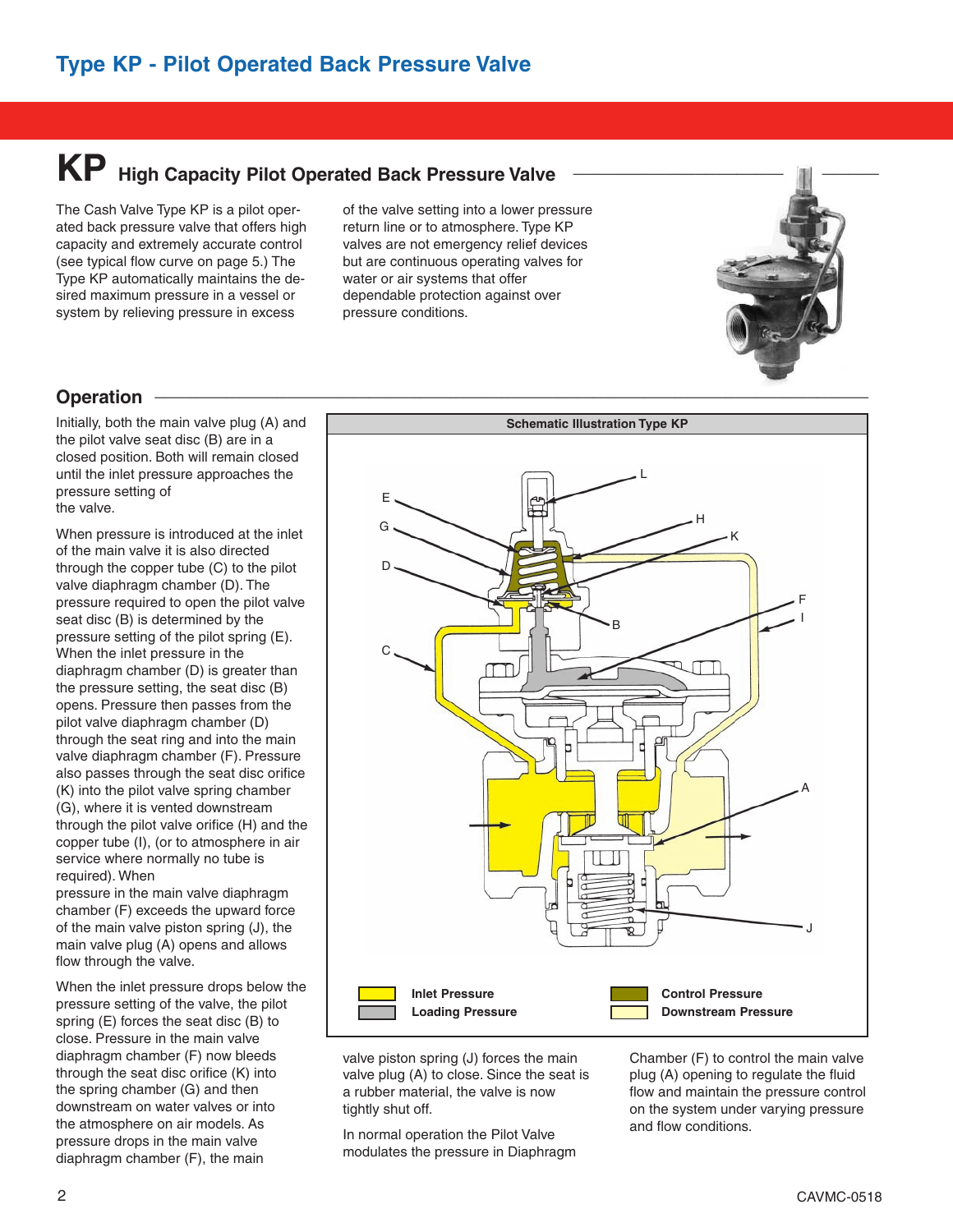## **Application \_\_\_\_\_\_\_\_\_\_\_\_\_\_\_\_\_\_\_\_\_\_\_\_\_\_\_\_\_\_\_\_\_\_\_\_\_\_\_\_\_\_\_\_\_\_\_\_\_\_\_\_\_\_\_\_\_\_\_\_\_\_\_\_\_\_\_\_\_\_**

The Type KP back pressure regulator is intended for service on water or air. For service other than water or air, consult the factory for recommendations. The Type KP is designed for systems which require pressure control to 200 psi and having temperatures to 160°F. DO NOT USE high temperature version on water applications that will flash to steam on the downstream side of the valve. The Type KP is also available with factory modifications for

## **Features \_\_\_\_\_\_\_\_\_\_\_\_\_\_\_\_\_\_\_\_\_\_\_\_\_\_\_\_\_\_\_\_\_\_\_\_\_\_\_\_\_\_\_\_\_\_\_\_\_\_\_\_\_\_\_\_\_\_\_\_\_\_\_\_\_\_\_\_\_\_\_\_**

- Available in 1",  $1^{1}/4$ ",  $1^{1}/2$ ", and 2" sizes with threaded connections.
- Designed to be installed in any system where back pressure valves are required and accurate control must be maintained, especially when high capacity flows are required.
- Soft rubber seat allows the valve to shut off tight under no-flow conditions.

high temperature to 400°F, high pressure to 400 psi. Consult the factory for additional information.

The KP water valve has an inlet pressure connection to the pilot valve as well as a connection from the pilot valve's upper spring chamber to the valve outlet or downstream line. A fixed bleed orifice in the pilot valve spring chamber allows water pressure from the upper spring chamber to bleed

downstream. Downstream pressure in excess of 5 psi could, however, affect valve performance. If the downstream pressure exceeds 5 psi, the pilot bleed line should be piped to an open drain rather than into the downstream line.

The KP air model is similar to the water valve with the exception that the pressure in the spring chamber bleeds directly to atmosphere rather than to the downstream line.

- Available with factory modifications for systems with high temperatures (to 400°F), high pressure (to 400 psi).
- Easily serviced, pilot system can be removed as one unit.
- Two adjustment ranges are available: 15-65 psi and 50-200 psi. A special Hi-Pressure range from 200-400 psi is also available.
- Maximum overpressure on standard spring ranges is up to 300 psi and 500 psi on the Hi-Pressure range.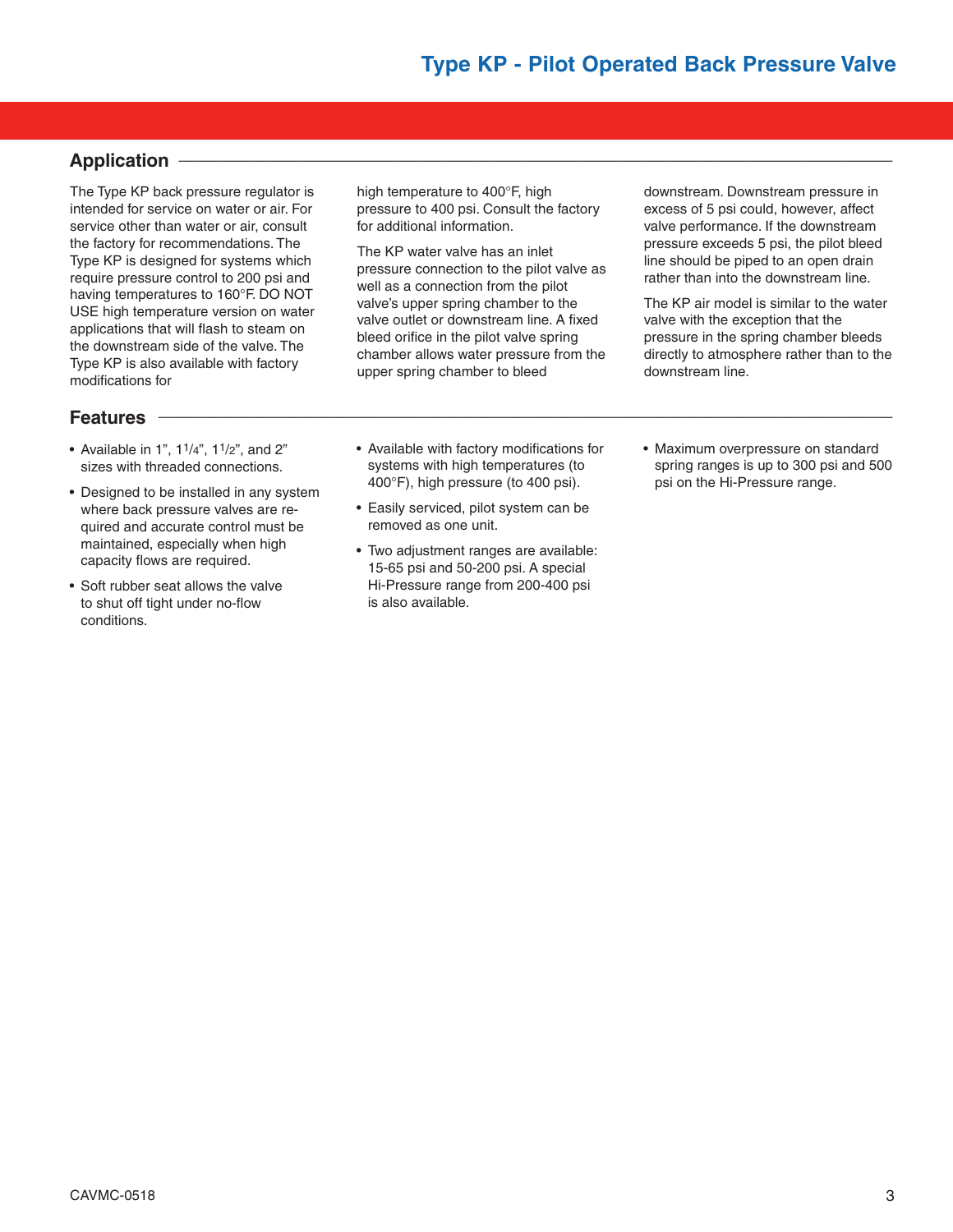#### **Construction \_\_\_\_\_\_\_\_\_\_\_\_\_\_\_\_\_\_\_\_\_\_\_\_\_\_\_\_\_\_\_\_\_\_\_\_\_\_\_\_\_\_\_\_\_\_\_\_\_\_\_\_\_\_\_\_\_\_\_\_\_\_\_\_\_\_\_\_**

The Type KP main valve is fitted with a brass body, diaphragm case and stem; BUNA-N diaphragm and seat disc, and a stainless steel spring. The pilot valve has a brass body and spring chamber; a stainless steel spring, seat disc and seat

ring; and bronze diaphragms for air service or a Neoprene diaphragm for water applications.

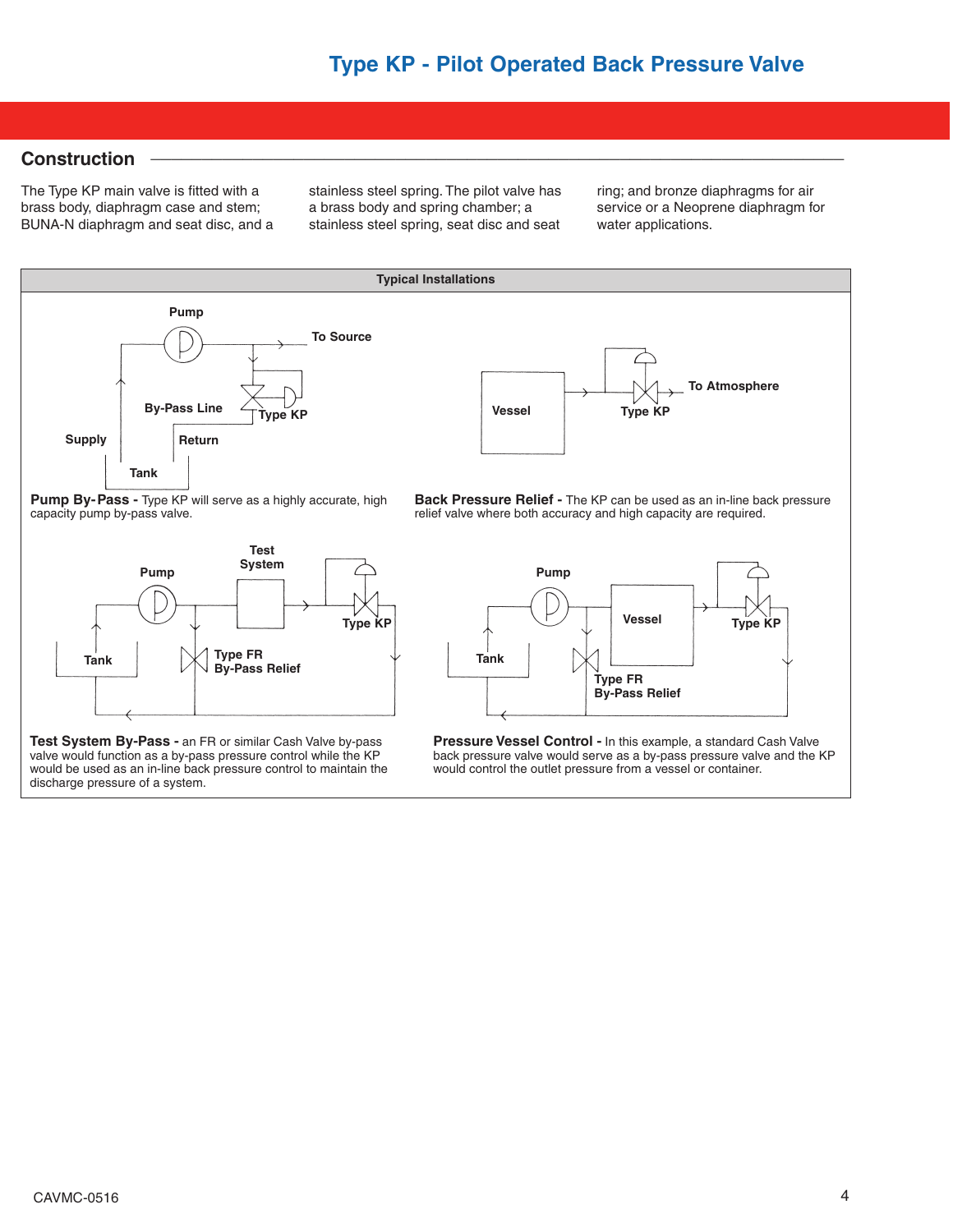### Specifications **<b>-**

| <b>Size</b>         | <b>Spring</b><br><b>Number</b> | <b>Adjustment Range</b><br>(psi) | <b>Maximum Valve</b><br>Overpressure* |  |  |
|---------------------|--------------------------------|----------------------------------|---------------------------------------|--|--|
| All<br><b>Sizes</b> | 4765                           | 15-65                            | $100$ psi                             |  |  |
|                     | 7337                           | 50-200                           | 300 psi                               |  |  |

**NOTE: Type KP is also available for pressure settings from 200 to 300 psi; consult factory for details.**

\* Maximum valve overpressure is defined as the maximum pressure a valve can sustain without internal damage.

|                               |       |            | <b>Shipping Weight</b> |               |             |            |
|-------------------------------|-------|------------|------------------------|---------------|-------------|------------|
| <b>Size</b><br><b>Service</b> |       | A          | B                      | C             | D           | (lbs.)     |
| 1 <sup>II</sup>               | Air   | $6^{3}/4"$ | $2^{7}/8"$             | $3^{1}/8"$    | $4^{1}/2$ " | $8^{1/4}$  |
|                               | Water | $7^{7}/8"$ | $2^{7}/8"$             | $3^{1/2}$ "   | $4^{1}/2$ " | $8^{3}/4$  |
| $1^{1/4"$                     | Air   | $6^{3}/4"$ | $2^{7}/8"$             | $3^{1}/8"$    | $4^{1}/2$ " | $8^{1/4}$  |
|                               | Water | $7^{7}/8"$ | $2^{7}/8"$             | $3^{1/2}$ "   | $4^{1}/2$ " | $8^{3}/4$  |
| $1^{1/2"$                     | Air   | $7^{1/4"}$ | $2^{15/16"}$           | $3^{15/16"}$  | $5^{3}/4"$  | $20^{1/4}$ |
|                               | Water | $8^{3}/8"$ | $2^{15/16"}$           | $3^{15}/16"$  | $5^{3}/4"$  | $20^{3}/4$ |
| 2"                            | Air   | $7^{1/4"}$ | $2^{15/16"}$           | $3^{15}/16$ " | $5^{3}/4"$  | $20^{1/4}$ |
|                               | Water | $8^{3}/8"$ | $2^{15/16"}$           | $3^{15/16"}$  | $5^{3}/4"$  | $20^{3}/4$ |



#### **Typical Performance Curves**

The Performance curves shown are for a 2" Type KP for water service at pressure settings of 75, 100 and 150 psi. These flow curves clearly show the exceptional control offered by the Type KP; there is very little change in pressure from minimum to maximum flow. For example, a 2" KP with a 100 psi pressure setting will pass 120 gpm with only a 5% rise in pressure (to 105 psi).